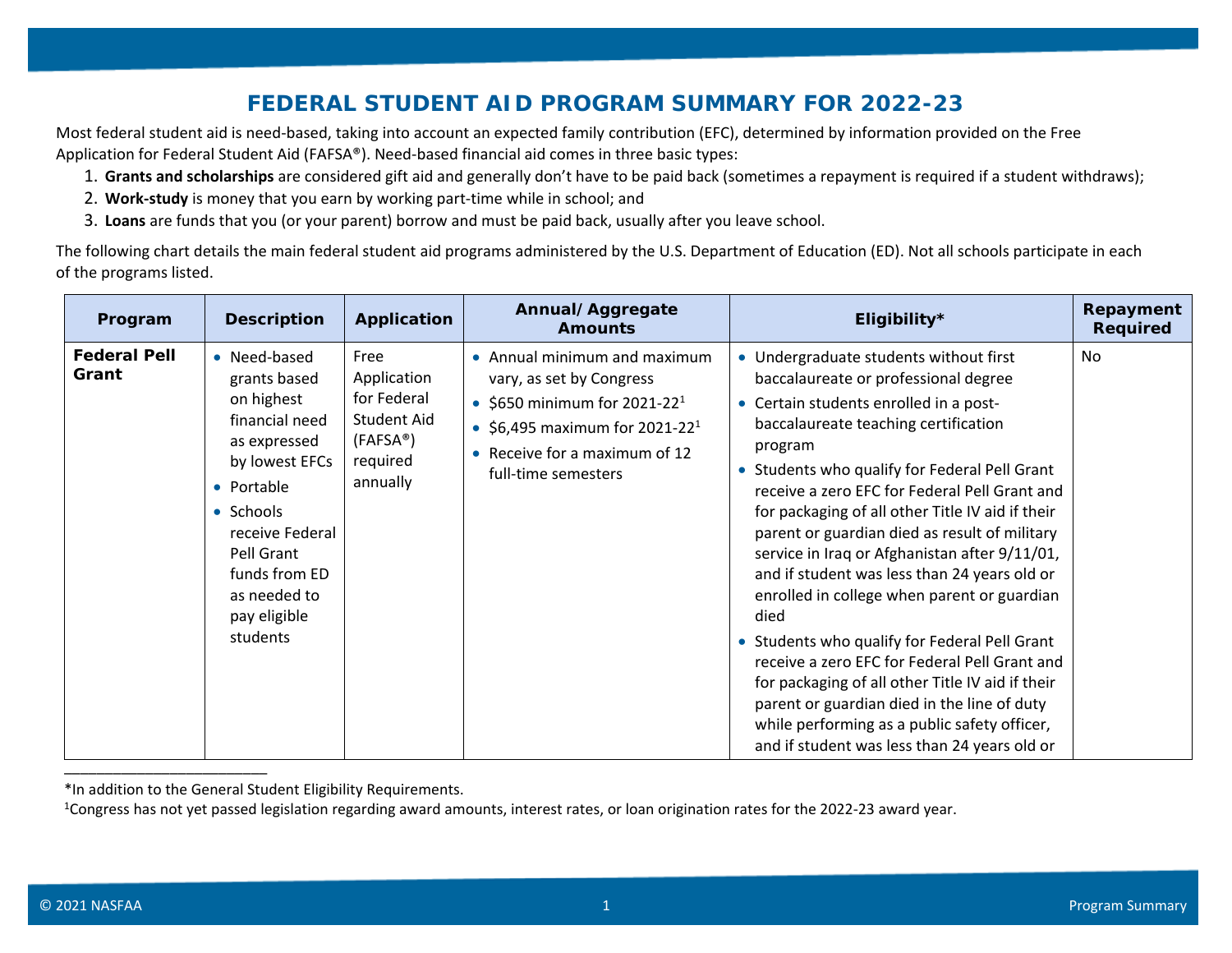| Program                                                   | <b>Description</b>              | <b>Application</b> | Annual/Aggregate<br><b>Amounts</b>                                                                                                                                                                                                                                                                                                                                                                                                                                        | Eligibility*                                                                                                                                                                                                                                                                                                                                                         | Repayment<br><b>Required</b> |
|-----------------------------------------------------------|---------------------------------|--------------------|---------------------------------------------------------------------------------------------------------------------------------------------------------------------------------------------------------------------------------------------------------------------------------------------------------------------------------------------------------------------------------------------------------------------------------------------------------------------------|----------------------------------------------------------------------------------------------------------------------------------------------------------------------------------------------------------------------------------------------------------------------------------------------------------------------------------------------------------------------|------------------------------|
| <b>Federal Pell</b><br>Grant<br>(continued)               |                                 |                    |                                                                                                                                                                                                                                                                                                                                                                                                                                                                           | • enrolled in college when parent or guardian<br>died<br>• Students with intellectual disabilities<br>enrolled in comprehensive postsecondary<br>transition programs<br>• Individuals subject to involuntary civil<br>confinement or civil commitment after<br>completion of a period of incarceration for<br>forcible or nonforcible sexual crime are<br>ineligible |                              |
| Iraq and<br>Afghanistan<br><b>Service Grant</b><br>(IASG) | Non-need-based<br>grant program |                    | • Same amount as maximum<br>Federal Pell Grant applicable to<br>award year is reduced by 5.7%<br>due to sequestration.<br>$\bullet$ \$6,124.79 maximum for grants<br>first disbursed on or after<br>October 1, 2021 and before<br>October 1, 2022 <sup>1</sup><br>• Payments adjusted like Federal<br>Pell Grants for less-than-full-time<br>enrollment<br>• May not exceed student's cost of<br>attendance (COA)<br>• Limited to a maximum of 12 full-<br>time semesters | • At time of parent's or guardian's death,<br>student must be less than 24 years of age,<br>or, if 24 years of age or older, enrolled at an<br>institution of higher education<br>• Student must not be Federal Pell Grant<br>eligible<br>• Not considered estimated financial<br>assistance (EFA)                                                                   | No                           |

\*In addition to the General Student Eligibility Requirements.

<sup>1</sup>Congress has not yet passed legislation regarding award amounts, interest rates, or loan origination rates for the 2022-23 award year.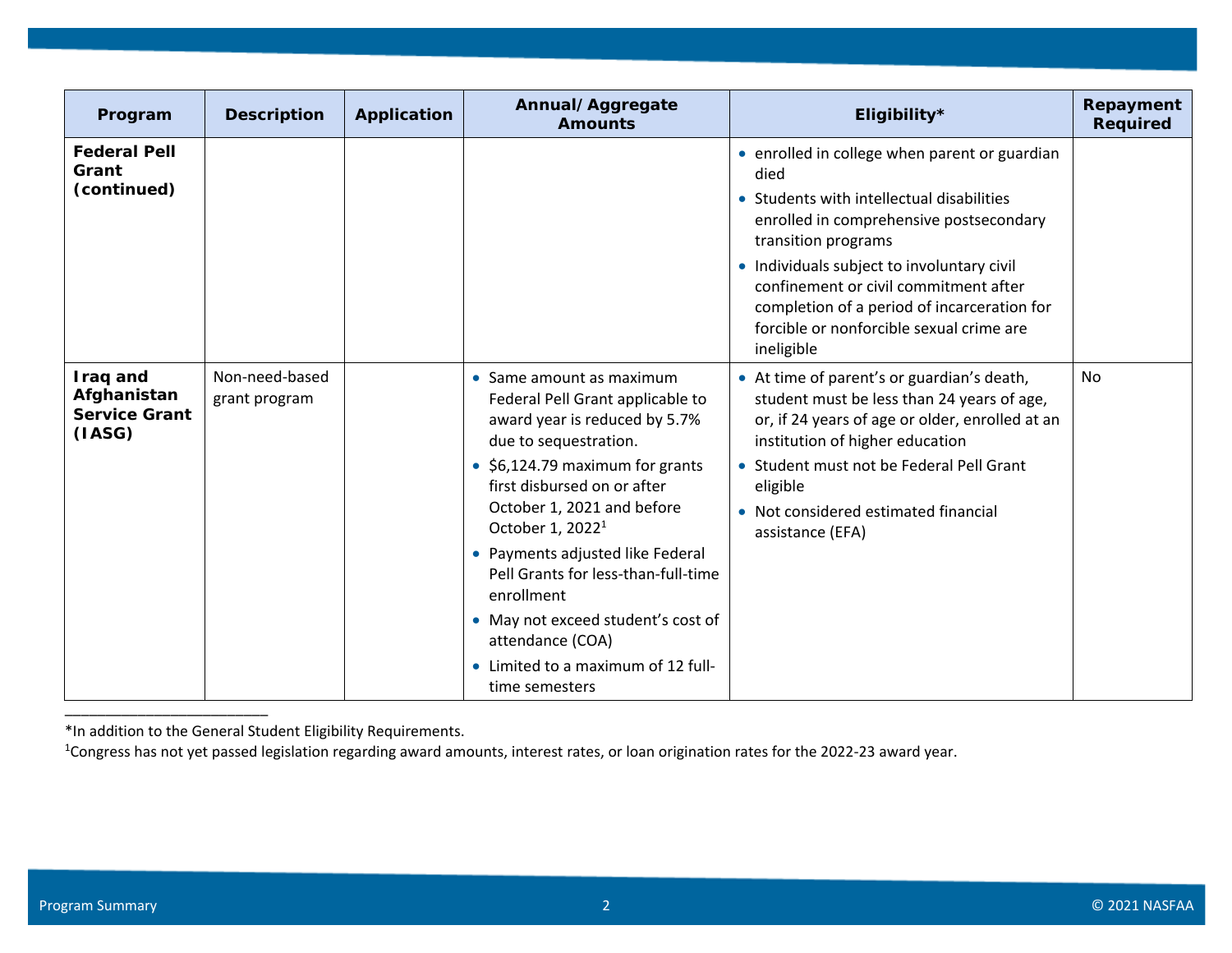| Program                                                                                                                                                   | <b>Description</b>                                                                            | <b>Application</b>                   | Annual/Aggregate<br><b>Amounts</b>                                                                                                                                                                                                                                                            | Eligibility*                                                                                                                                                                                                                                                                                                                                                                                                                                                                                                                                                                                                                                                                                                                                                        | Repayment<br><b>Required</b>                                                                                                                                    |
|-----------------------------------------------------------------------------------------------------------------------------------------------------------|-----------------------------------------------------------------------------------------------|--------------------------------------|-----------------------------------------------------------------------------------------------------------------------------------------------------------------------------------------------------------------------------------------------------------------------------------------------|---------------------------------------------------------------------------------------------------------------------------------------------------------------------------------------------------------------------------------------------------------------------------------------------------------------------------------------------------------------------------------------------------------------------------------------------------------------------------------------------------------------------------------------------------------------------------------------------------------------------------------------------------------------------------------------------------------------------------------------------------------------------|-----------------------------------------------------------------------------------------------------------------------------------------------------------------|
| Federal<br>Supplemental<br><b>Educational</b><br>Opportunity<br>Grant<br>(FSEOG)                                                                          | • Need-based<br>campus-based<br>grant program<br>$\bullet$ Funds<br>awarded by<br>institution | <b>FAFSA</b><br>required<br>annually | • \$100 annual minimum (may be<br>prorated for less than full-year<br>enrollment)<br>\$4,000 annual maximum<br>$\bullet$<br>(students on approved study<br>abroad programs may receive up<br>to \$4,400)<br>• No aggregate limit                                                              | • Undergraduate students without<br>baccalaureate or professional degree<br>• Students with intellectual disabilities<br>enrolled in comprehensive postsecondary<br>transition programs<br>• First priority given to Federal Pell Grant<br>recipients with "exceptional financial need"<br>(defined by law as lowest EFCs)                                                                                                                                                                                                                                                                                                                                                                                                                                          | <b>No</b>                                                                                                                                                       |
| <b>Teacher</b><br><b>Education</b><br><b>Assistance</b><br>for College<br>and Higher<br><b>Education</b><br>(TEACH)<br>Grant <sup><math>2, 3</math></sup> | • Grant program<br>$\bullet$ Conditional <sup>2</sup><br>• Portable <sup>3</sup>              | <b>FAFSA</b><br>required<br>annually | $\bullet$ \$4,000 annual maximum<br>reduced by 5.7%, or \$3,772, for<br>grants first disbursed on or after<br>October 1, 2021 and before<br>October 1, 2022 <sup>1</sup><br>· \$16,000 undergraduate<br>aggregate limit (includes<br>postbaccalaureate)<br>• \$8,000 graduate aggregate limit | • Have and maintain 3.25 grade point average<br>(GPA) on a 4.0 scale, or have scored above<br>75th percentile on single battery of<br>nationally-normed undergraduate,<br>postbaccalaureate, or graduate admissions<br>test<br>• GPA/score requirements do not apply to:<br>$\triangleright$ Current teachers working on graduate<br>degrees or retirees from other<br>occupations with expertise in high-need<br>fields working on graduate degrees<br>> Current or retired teachers completing a<br>high-quality alternate route teacher<br>certification program<br>• Agree to teach full time in a high-need field<br>for at least 4 years within 8 years of<br>graduation at a school serving a high<br>percentage of low-income students (Title I<br>schools) | Repayment<br>required if<br>student does<br>not fulfill<br>teaching<br>requirement;<br>grant funds<br>become a<br><b>Federal Direct</b><br>Unsubsidized<br>Loan |

<sup>\*</sup>In addition to the General Student Eligibility Requirements.

<sup>&</sup>lt;sup>1</sup>Congress has not yet passed legislation regarding award amounts, interest rates, or loan origination rates for the 2022-23 award year.

<sup>&</sup>lt;sup>2</sup>Failure to meet teaching obligation results in conversion of grant to Direct Unsubsidized Loan.

<sup>3</sup>Depending on institutional participation.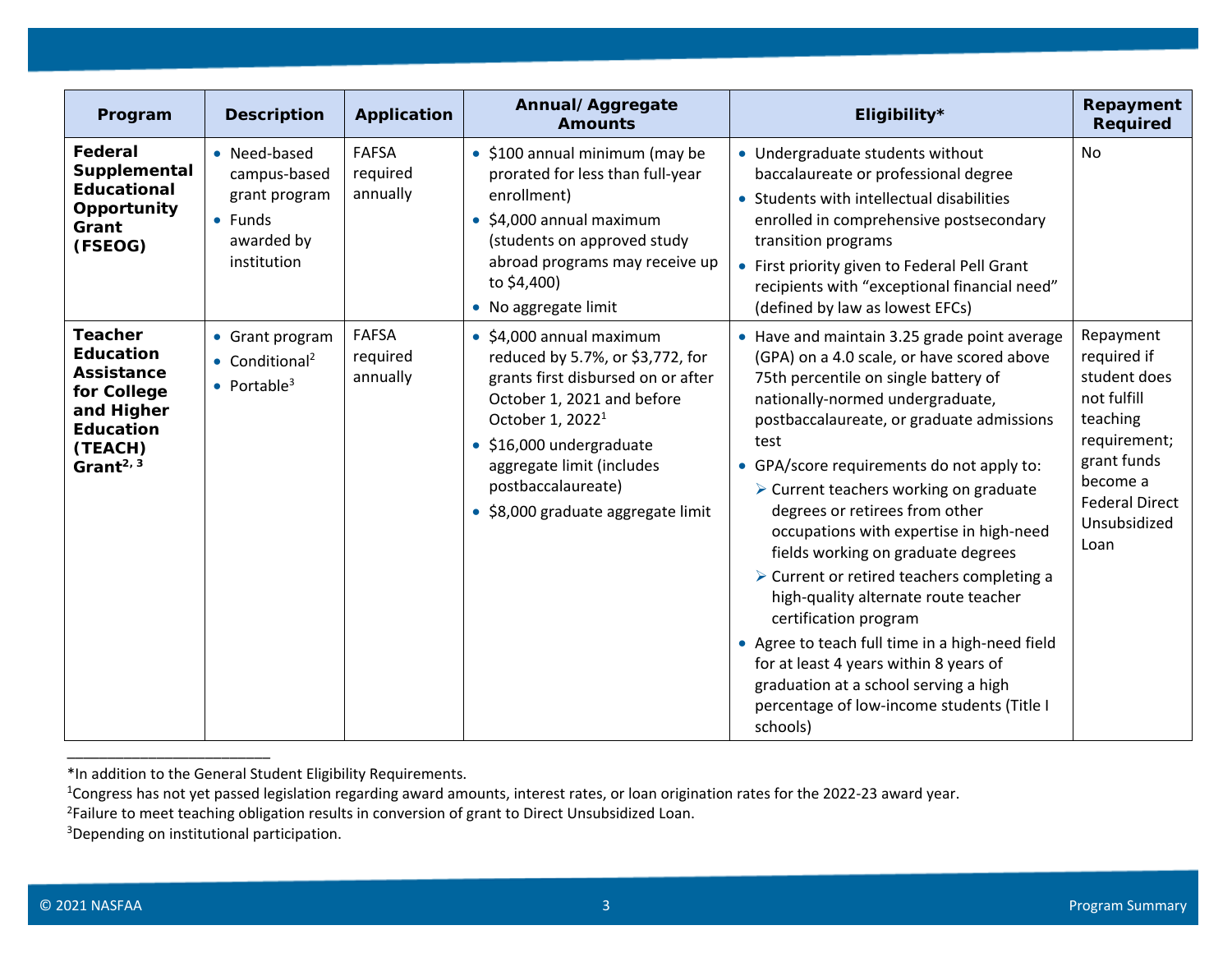| Program                                   | <b>Description</b>                                                                        | Application                          | Annual/Aggregate<br><b>Amounts</b>                                                     | Eligibility*                                                                                                                                                                                                                                                                                                                                               | Repayment<br>Required |
|-------------------------------------------|-------------------------------------------------------------------------------------------|--------------------------------------|----------------------------------------------------------------------------------------|------------------------------------------------------------------------------------------------------------------------------------------------------------------------------------------------------------------------------------------------------------------------------------------------------------------------------------------------------------|-----------------------|
| Federal<br><b>Work-Study</b><br>$(FWS)^3$ | Need-based<br>campus-based<br>employment<br>program<br>Funds<br>awarded by<br>institution | <b>FAFSA</b><br>required<br>annually | • No program minimum or<br>maximum<br>• Offered amount is dictated by<br>school policy | • Undergraduate and graduate students<br>• Students with intellectual disabilities<br>enrolled in comprehensive postsecondary<br>transition programs<br>• Students enrolled at least half time in<br>coursework required by a state for teacher<br>certification<br>• Funds paid to the student throughout the<br>year based on the number of hours worked | No                    |

<sup>\*</sup>In addition to the General Student Eligibility Requirements.

<sup>2</sup>Failure to meet teaching obligation results in conversion of grant to Direct Unsubsidized Loan.

3Depending on institutional participation.

\_\_\_\_\_\_\_\_\_\_\_\_\_\_\_\_\_\_\_\_\_\_\_

<sup>&</sup>lt;sup>1</sup>Congress has not yet passed legislation regarding award amounts, interest rates, or loan origination rates for the 2022-23 award year.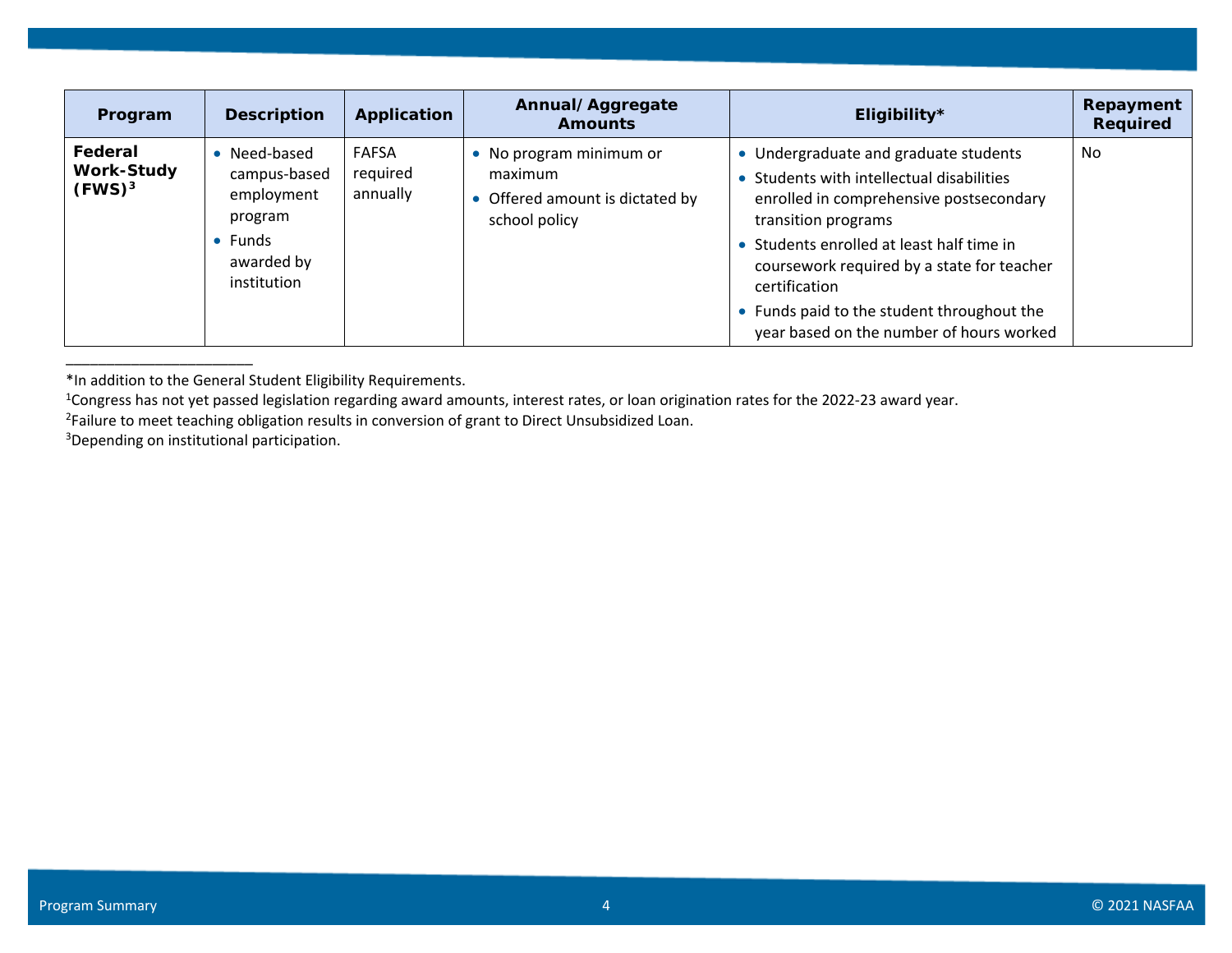| Program                                                                                                                        | <b>Description</b>                                                                                                                                                                                                                                                                                                                         | Application                                                             | Annual/Aggregate<br><b>Amounts</b>                                                                                                                                                                                                                                                                                                                                                                                                                                                                                                                                                                                                                                                                                                                                                                               | Eligibility*                                                                                                                                                                                                                                                                                                                                                                                                                                                                                                                                                                                                                                                                                                                                                                                                                                    | Repayment<br><b>Required</b>                                                                                                                                                                                    |
|--------------------------------------------------------------------------------------------------------------------------------|--------------------------------------------------------------------------------------------------------------------------------------------------------------------------------------------------------------------------------------------------------------------------------------------------------------------------------------------|-------------------------------------------------------------------------|------------------------------------------------------------------------------------------------------------------------------------------------------------------------------------------------------------------------------------------------------------------------------------------------------------------------------------------------------------------------------------------------------------------------------------------------------------------------------------------------------------------------------------------------------------------------------------------------------------------------------------------------------------------------------------------------------------------------------------------------------------------------------------------------------------------|-------------------------------------------------------------------------------------------------------------------------------------------------------------------------------------------------------------------------------------------------------------------------------------------------------------------------------------------------------------------------------------------------------------------------------------------------------------------------------------------------------------------------------------------------------------------------------------------------------------------------------------------------------------------------------------------------------------------------------------------------------------------------------------------------------------------------------------------------|-----------------------------------------------------------------------------------------------------------------------------------------------------------------------------------------------------------------|
| <b>Federal Direct</b><br><b>Student Loan</b><br>-Direct<br><b>Subsidized</b><br>and Direct<br><b>Unsubsidized</b><br>Loans $3$ | • Originated by<br>school with<br>funds from<br>federal<br>government<br>• Need-based<br>subsidized<br>loan<br>supplemented<br>by non-need-<br>based<br>unsubsidized<br>loan up to<br>combined limit<br>• 3.73% interest<br>rate for Direct<br>Subsidized and<br>Unsubsidized<br>Loans for<br>undergraduate<br>students in<br>$2021 - 221$ | • FAFSA<br>required<br>annually<br>• Master<br>Promissory<br>Note (MPN) | <b>Annual Loan Limits:</b><br>• \$3,500 $1st$ -year undergraduates<br>• \$4,500 $2^{nd}$ -year undergraduates<br>• \$5,500 each remaining<br>undergraduate year<br>• Undergraduate annual limits<br>prorated for programs and<br>remaining periods of enrollment<br>less than an academic year<br>• \$2,625 for preparatory<br>coursework necessary to enroll<br>in undergraduate program <sup>4</sup><br>• \$5,500 for preparatory<br>coursework necessary to enroll<br>in graduate or professional<br>degree program if already have<br>baccalaureate <sup>4</sup><br>• \$5,500/year for teacher<br>certification if already have<br>baccalaureate<br>• Actual amount of subsidized loan<br>cannot exceed COA - EFC - other<br>aid<br>• Actual amount of unsubsidized<br>loan cannot exceed COA - other<br>aid | • Undergraduate and graduate students<br>enrolled at least half time<br>• Graduate and professional students<br>enrolled at least half time are eligible for<br>base unsubsidized only<br>• Must first have determination of<br>eligibility/ineligibility for Federal Pell Grant<br>• Must determine eligibility for Direct<br>Subsidized Loan before determining<br>eligibility for Direct Unsubsidized Loan<br>• Interest subsidy for undergraduates during<br>at least half-time enrollment, grace period<br>for certain loans, and deferment periods for<br>subsidized loans<br>• Unsubsidized funds may be used to replace<br><b>EFC</b><br>• Under certain conditions to students<br>enrolled in:<br>$\triangleright$ Coursework required by a state for<br>teacher certification<br>$\triangleright$ Preparatory coursework <sup>4</sup> | • Yes; begins<br>6 months<br>after<br>cessation of<br>at least<br>half-time<br>enrollment<br>• Deferment<br>possible<br>• Interest<br>accrues on<br>unsubsi-<br>dized loan<br>from date<br>of disburse-<br>ment |

<sup>\*</sup>In addition to the General Student Eligibility Requirements.

<sup>&</sup>lt;sup>1</sup>Congress has not yet passed legislation regarding award amounts, interest rates, or loan origination rates for the 2022-23 award year.

<sup>&</sup>lt;sup>3</sup>Depending on institutional participation.

<sup>4</sup>Direct Loan eligibility is limited to one 12-month period for student enrolled in preparatory coursework.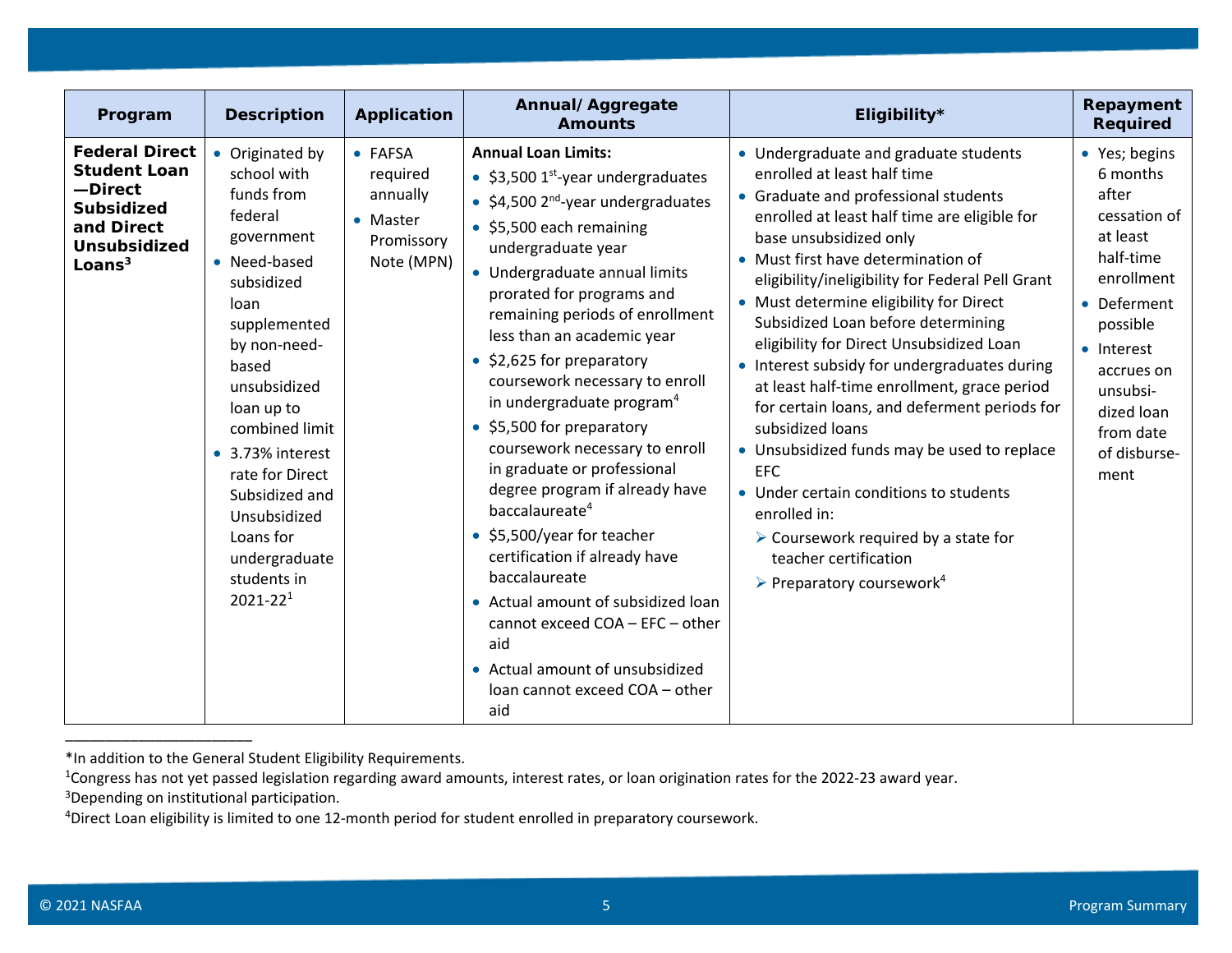| Program                                                                                                                                       | <b>Description</b>                                                                                                                                                                                                                                                                                                                                          | Application | Annual/Aggregate<br><b>Amounts</b>                                                                                                                                                                                                                                                                                                                                                                                                                                                                                                       | Eligibility* | Repayment<br>Required |
|-----------------------------------------------------------------------------------------------------------------------------------------------|-------------------------------------------------------------------------------------------------------------------------------------------------------------------------------------------------------------------------------------------------------------------------------------------------------------------------------------------------------------|-------------|------------------------------------------------------------------------------------------------------------------------------------------------------------------------------------------------------------------------------------------------------------------------------------------------------------------------------------------------------------------------------------------------------------------------------------------------------------------------------------------------------------------------------------------|--------------|-----------------------|
| <b>Federal Direct</b><br><b>Student Loan</b><br>-Direct<br><b>Subsidized</b><br>and Direct<br><b>Unsubsidized</b><br>Loans $3$<br>(continued) | • 5.28% for<br><b>Direct</b><br>Unsubsidized<br>Loans for<br>graduate/<br>professional<br>students in<br>$2021 - 221$<br>• Interest rates<br>subject to<br>change July 1<br>each award<br>year<br>$\bullet$ 1.057%<br>origination fee<br>for loans first<br>disbursed on<br>or after<br>October 1,<br>2020 and<br>before<br>October 1,<br>2022 <sup>1</sup> |             | <b>Aggregate Loan Limits:</b><br>• Dependent undergraduates<br>whose parents can borrow PLUS:<br>\$31,000, of which only \$23,000<br>can be in subsidized amounts<br>• Dependent undergraduates<br>whose parents cannot borrow<br>PLUS and independent<br>undergraduates: \$57,500, of<br>which no more than \$23,000 can<br>be in subsidized amounts<br>• Graduate and professional<br>students (including loans for<br>undergraduate study): \$138,500,<br>of which no more than \$65,500<br>can be in subsidized amounts <sup>5</sup> |              |                       |

\*In addition to the General Student Eligibility Requirements.

<sup>1</sup>Congress has not yet passed legislation regarding award amounts, interest rates, or loan origination rates for the 2022-23 award year.

3Depending on institutional participation.

<sup>5</sup>Effective with periods of enrollment beginning on or after 7/1/12, graduate and professional students are not eligible to borrow Direct Subsidized Loans.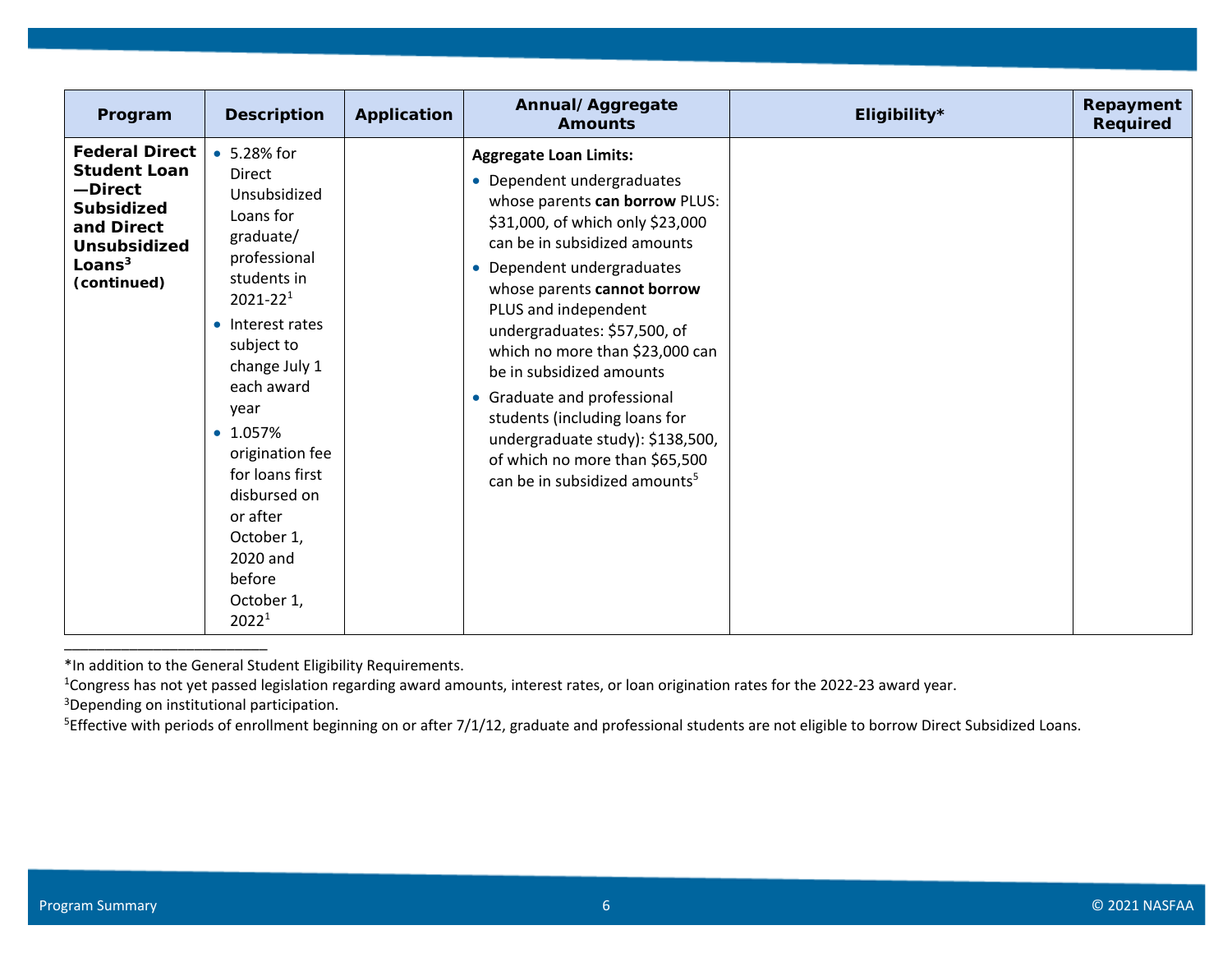| Program                                                                                         | <b>Description</b>                                                                                                                                                                                                                                                      | Application                                      | Annual/Aggregate<br><b>Amounts</b>                                                                                                                                                                                                                                                                                                                                                                                                                                                                                                                                                                                                                                                                                                                                                                                                                                           | Eligibility*                                                                                                                                                                                                                                                | Repayment<br><b>Required</b>                 |
|-------------------------------------------------------------------------------------------------|-------------------------------------------------------------------------------------------------------------------------------------------------------------------------------------------------------------------------------------------------------------------------|--------------------------------------------------|------------------------------------------------------------------------------------------------------------------------------------------------------------------------------------------------------------------------------------------------------------------------------------------------------------------------------------------------------------------------------------------------------------------------------------------------------------------------------------------------------------------------------------------------------------------------------------------------------------------------------------------------------------------------------------------------------------------------------------------------------------------------------------------------------------------------------------------------------------------------------|-------------------------------------------------------------------------------------------------------------------------------------------------------------------------------------------------------------------------------------------------------------|----------------------------------------------|
| <b>Direct Loan-</b><br><b>Additional</b><br><b>Unsubsidized</b><br>L <sub>oan<sup>3</sup></sub> | • Non-need-<br>based loan<br>• Limits are in<br>addition to the<br>"base" limits<br>for subsidized<br>and<br>unsubsidized<br>loans<br>described<br>above<br>• Interest rates<br>and origination<br>fee same as<br>Direct<br>Unsubsidized<br>Loans<br>described<br>above | • FAFSA<br>required<br>annually<br>$\bullet$ MPN | <b>Annual Loan Limits:</b><br>Dependent undergraduates whose<br>parents can borrow PLUS:<br>$\bullet$ \$2,000/year<br>• Undergraduate annual limits<br>prorated for programs or<br>remaining periods of enrollment<br>less than an academic year<br>Dependent students whose parents<br>cannot borrow PLUS:<br>$\bullet$ \$6,000/year 1st and 2nd<br>undergraduate year<br>• \$7,000 each remaining<br>undergraduate year<br>• Undergraduate annual limits<br>prorated for programs or<br>remaining periods of enrollment<br>less than an academic year<br>• \$7,000/year for teacher<br>certification<br>• \$6,000 for preparatory<br>coursework necessary to enroll<br>in undergraduate program <sup>4</sup><br>• \$7,000 for preparatory<br>coursework necessary to enroll<br>in graduate or professional<br>degree program if already have<br>baccalaureate <sup>4</sup> | • Must have determination of<br>eligibility/ineligibility for Federal Pell Grant<br>• Must determine eligibility for Direct<br>Subsidized Loan before determining<br>eligibility for additional Direct Unsubsidized<br>Loan<br>• May be used to replace EFC | Yes; same as<br>Direct<br>Subsidized<br>Loan |

<sup>\*</sup>In addition to the General Student Eligibility Requirements.

<sup>3</sup>Depending on institutional participation.

<sup>4</sup>Direct Loan eligibility is limited to one 12-month period for student enrolled in preparatory coursework.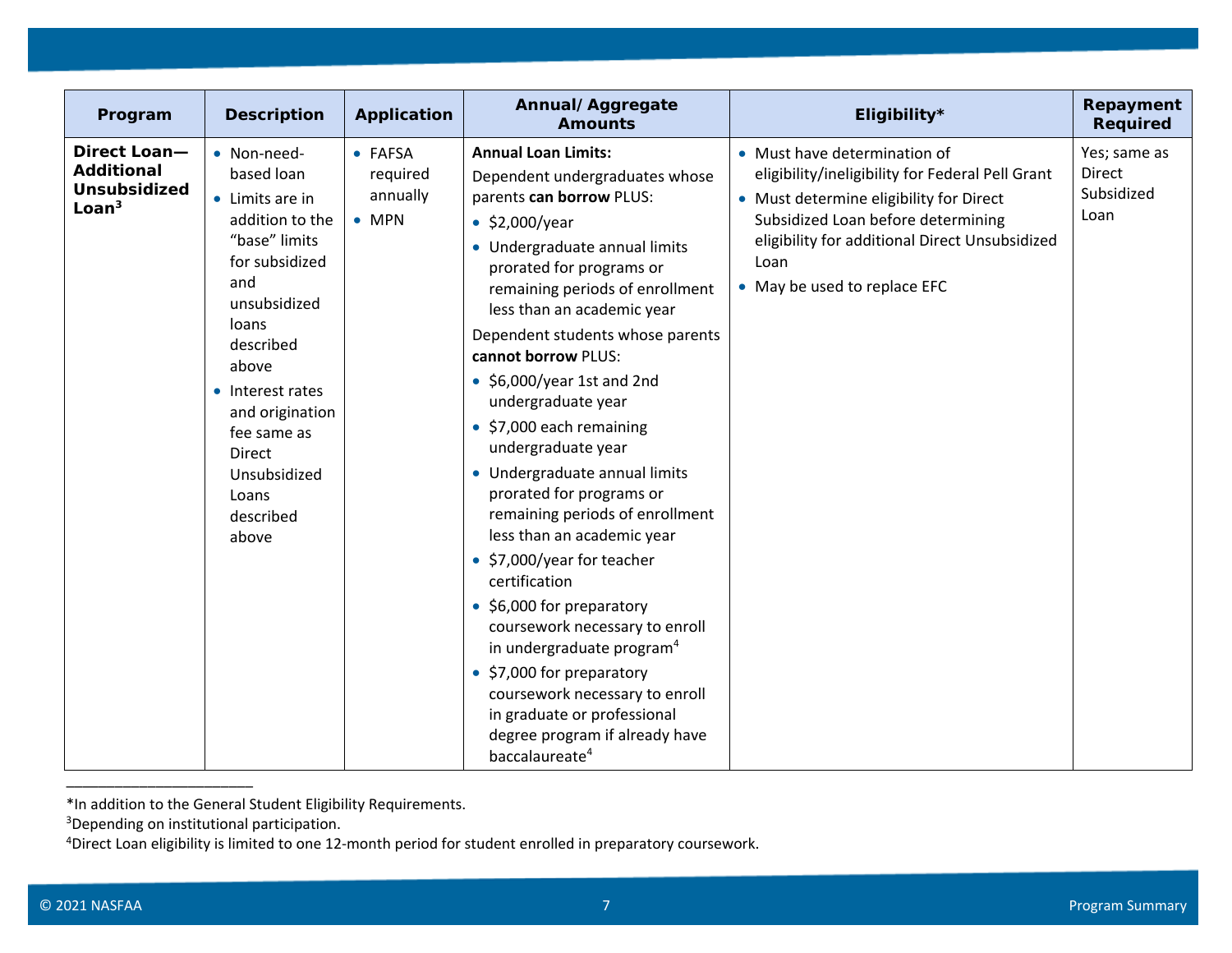| Program                                                                                      | <b>Description</b> | Application | Annual/Aggregate<br><b>Amounts</b>                                                                                                                         | Eligibility* | Repayment<br><b>Required</b> |
|----------------------------------------------------------------------------------------------|--------------------|-------------|------------------------------------------------------------------------------------------------------------------------------------------------------------|--------------|------------------------------|
| Direct Loan-<br><b>Additional</b><br><b>Unsubsidized</b><br>Loan <sup>3</sup><br>(continued) |                    |             | Independent students:<br>$\bullet$ \$6,000/year 1st and 2nd<br>undergraduate year<br>• \$7,000 each remaining<br>undergraduate year                        |              |                              |
|                                                                                              |                    |             | • Undergraduate annual limits<br>prorated for programs or<br>remaining periods of<br>enrollment less than an<br>academic year                              |              |                              |
|                                                                                              |                    |             | • \$20,500/year graduate or<br>professional students                                                                                                       |              |                              |
|                                                                                              |                    |             | • \$7,000/year for teacher<br>certification                                                                                                                |              |                              |
|                                                                                              |                    |             | • \$6,000 for preparatory<br>coursework necessary to enroll<br>in undergraduate program <sup>4</sup>                                                       |              |                              |
|                                                                                              |                    |             | • \$7,000 for preparatory<br>coursework necessary to enroll<br>in graduate or professional<br>degree program if already have<br>baccalaureate <sup>4</sup> |              |                              |
|                                                                                              |                    |             | • Actual amount of loan cannot<br>exceed COA minus other aid<br>including loans received under<br>base limit                                               |              |                              |

<sup>\*</sup>In addition to the General Student Eligibility Requirements.

<sup>3</sup>Depending on institutional participation.

<sup>4</sup>Direct Loan eligibility is limited to one 12-month period for student enrolled in preparatory coursework.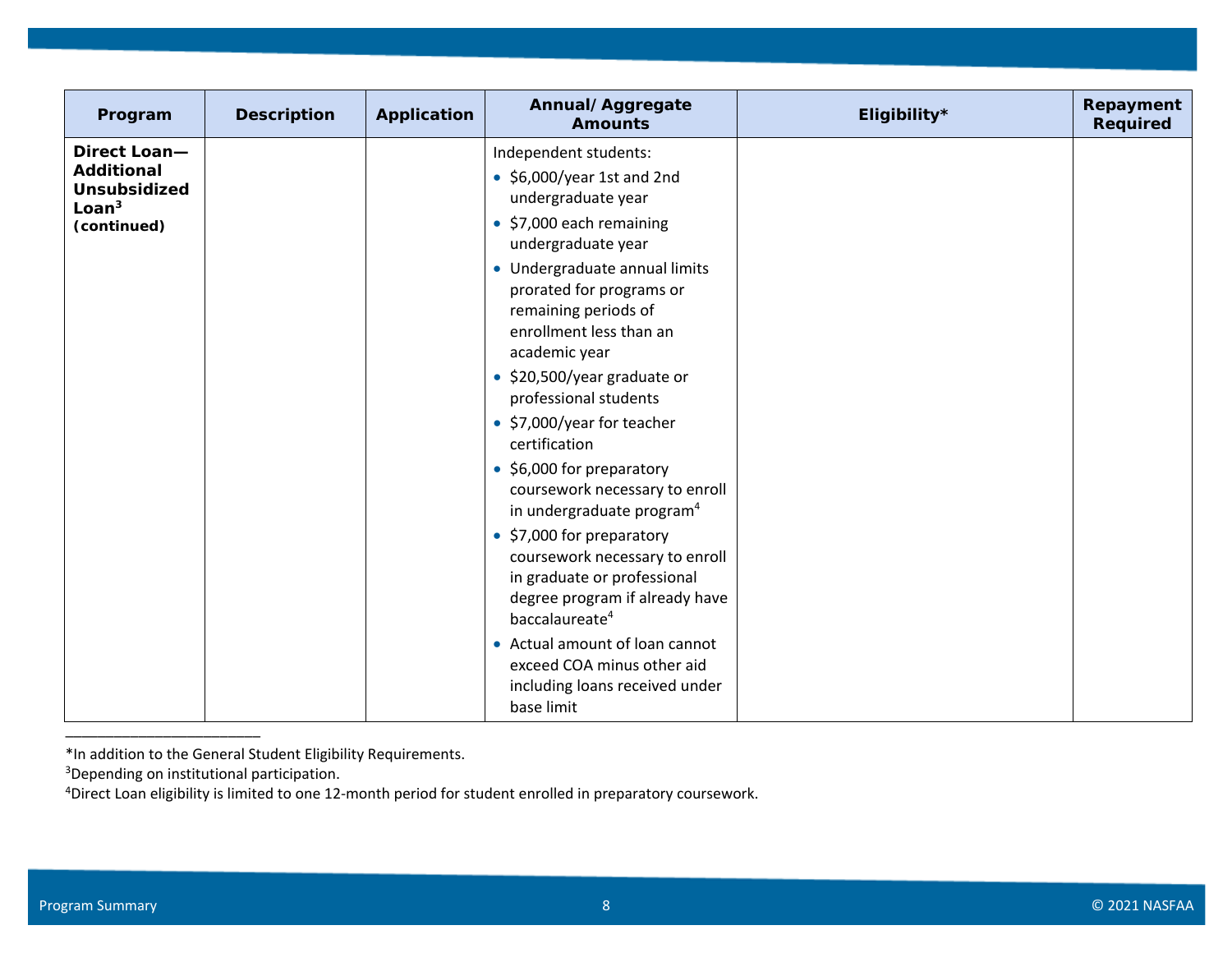| Program                                                                                      | <b>Description</b> | Application | Annual/Aggregate<br><b>Amounts</b>                                                                                                                                                                                                                                                                                                                       | Eligibility* | Repayment<br>Required |
|----------------------------------------------------------------------------------------------|--------------------|-------------|----------------------------------------------------------------------------------------------------------------------------------------------------------------------------------------------------------------------------------------------------------------------------------------------------------------------------------------------------------|--------------|-----------------------|
| Direct Loan-<br><b>Additional</b><br><b>Unsubsidized</b><br>$\mathsf{Loan}^3$<br>(continued) |                    |             | <b>Aggregate Loan Limits:</b><br>• Dependent undergraduates<br>whose parents can borrow<br>PLUS: \$31,000, of which only<br>\$23,000 can be in subsidized<br>amounts<br>• Dependent undergraduates<br>whose parents cannot borrow<br>PLUS and independent<br>undergraduates: \$57,500, of<br>which no more than \$23,000<br>can be in subsidized amounts |              |                       |
|                                                                                              |                    |             | • Graduate and professional<br>students (including loans for<br>undergraduate study):<br>\$138,500, of which no more<br>than \$65,500 can be in<br>subsidized amounts <sup>5</sup>                                                                                                                                                                       |              |                       |

<sup>\*</sup>In addition to the General Student Eligibility Requirements.

<sup>3</sup>Depending on institutional participation.

\_\_\_\_\_\_\_\_\_\_\_\_\_\_\_\_\_\_\_\_\_\_\_\_

<sup>5</sup>Effective with periods of enrollment beginning on or after 7/1/12, graduate and professional students are not eligible to borrow Direct Subsidized Loans.